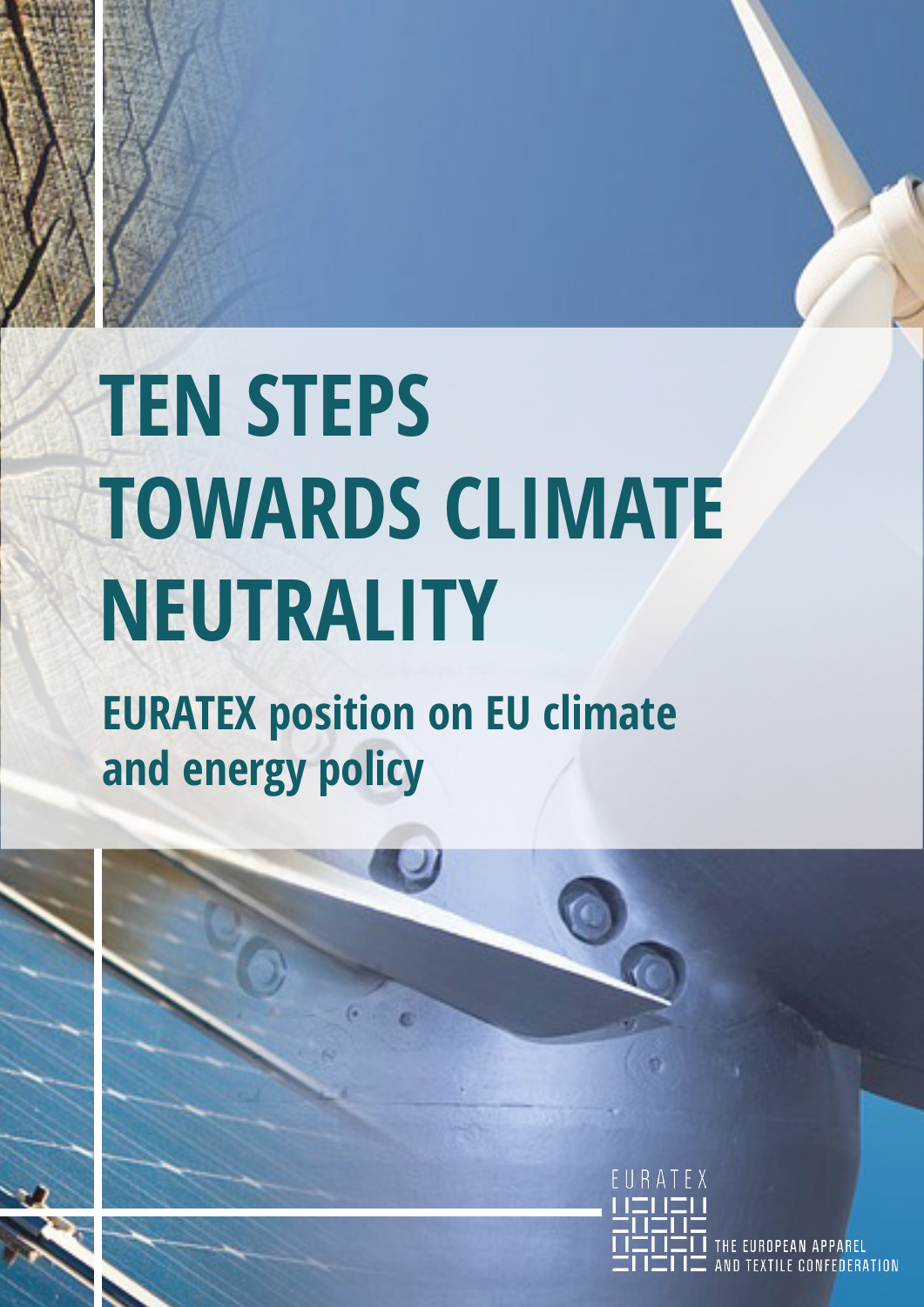#### **EURATEX POSITION PAPER**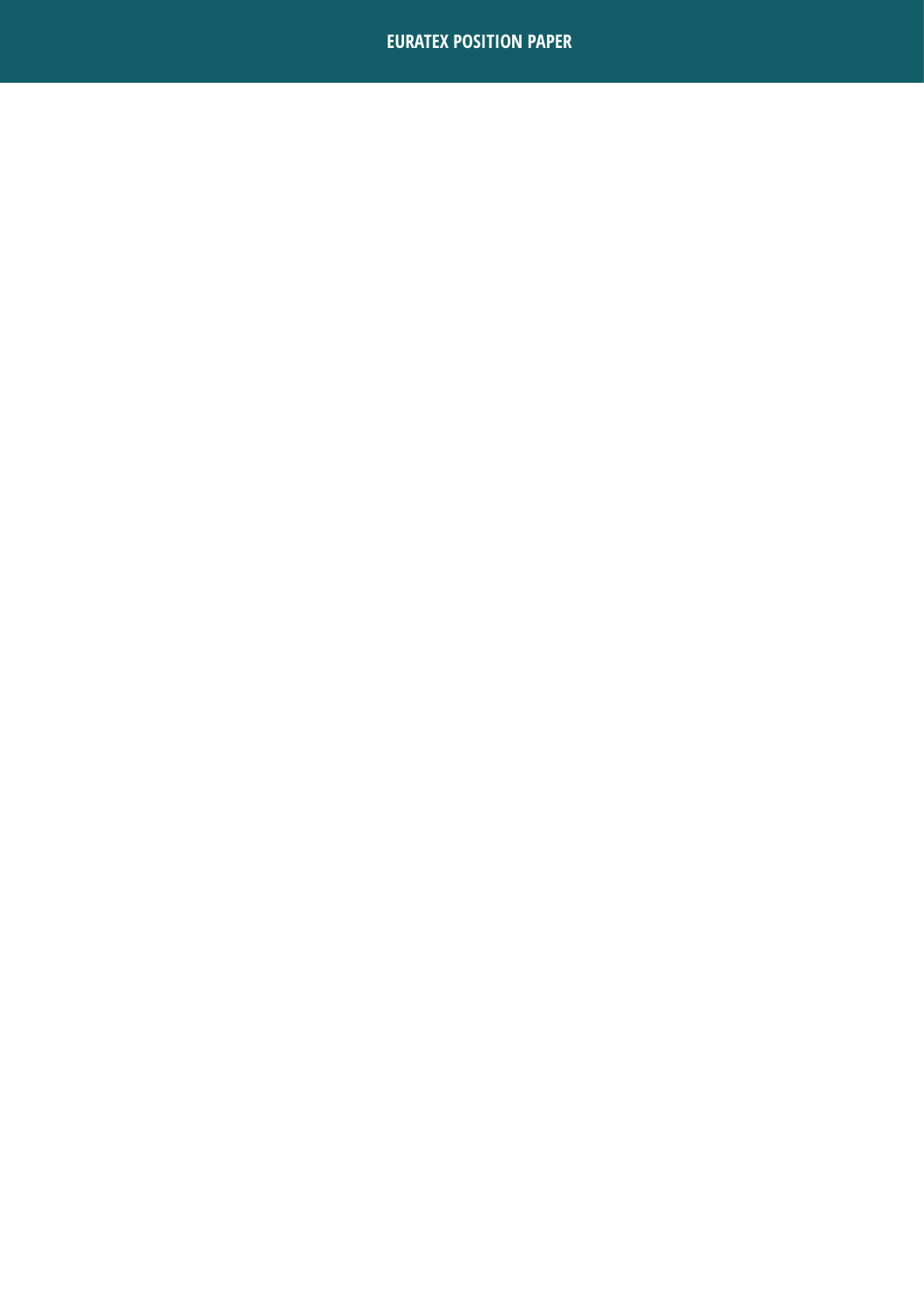# **Making the European textile and clothing industry climate friendly, while keeping it internationally competitive**

The European textile and clothing industry (T&C industry) represents more than 160.000 companies, generating a turnover of around 160 billion Euros per year, employing 1.5 Mio. people.

The industry covers a broad textile supply chain, from fibres to yarn to fabrics and finally to finished textiles and clothing. It produces products which are necessary, beautiful, protecting, energy saving, warming, live saving and much more.

The textile industry recognizes that the protection of the climate is one of the most important challenges and tasks of mankind in our times. Over the past 20 years the European textile industry has reduced its fossil fuel based energy intensity by more than 60%.

Notwithstanding these efforts the textile industry is committed to continue and if possible to intensify its efforts to further decarbonize. However, since the lowhanging fruits have already been widely picked, the further transformation to a low-carbon textile industry will largely depend on new breakthrough technologies for the existing processes.

This transformation needs to be considered in a broader global environment in which the European Textile industry operates and that is characterized by a fierce competition. Therefore solutions have to be found which take into account the international competitiveness of our industry and prevent carbon leakage.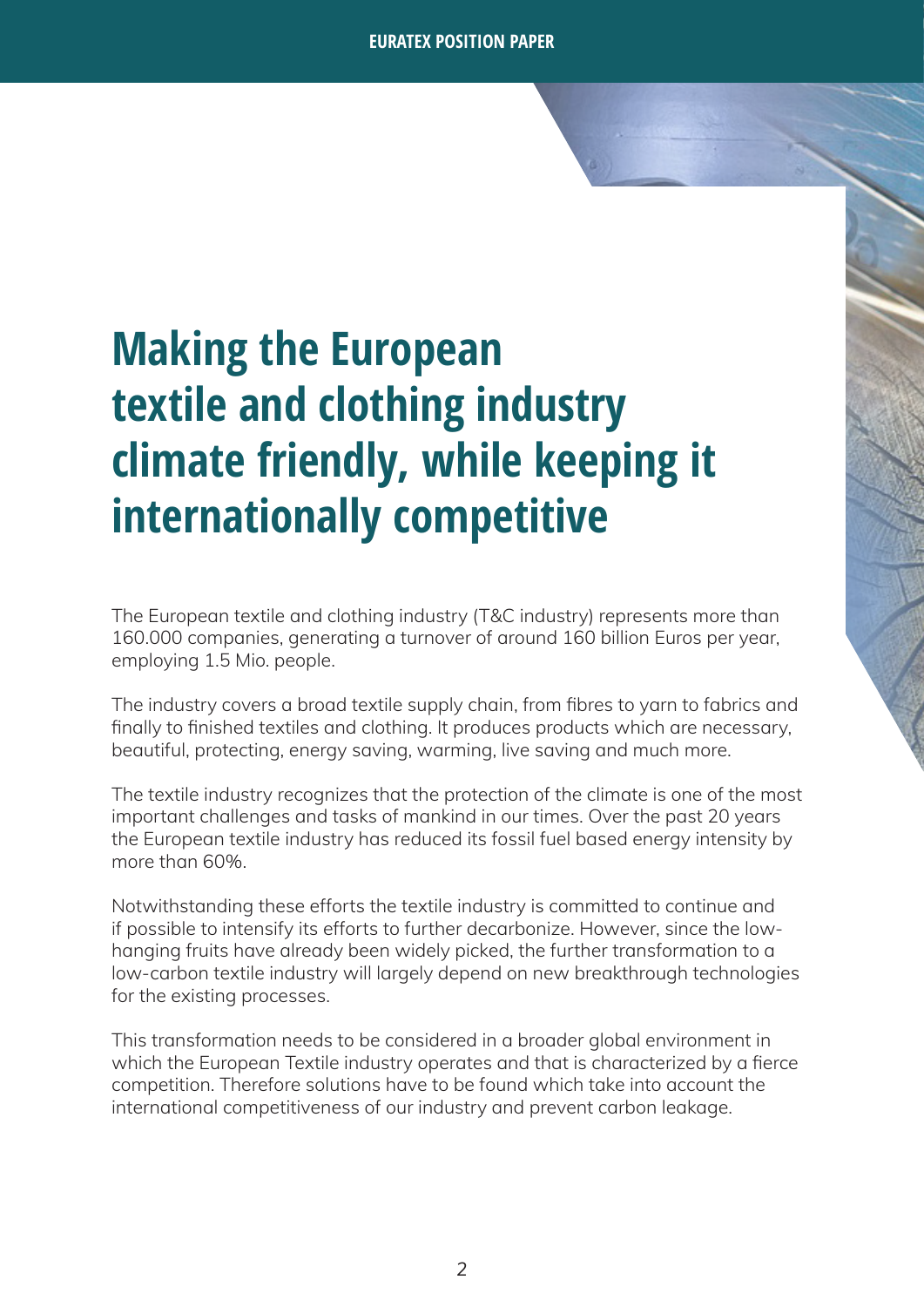

The TCLF sector has decoupled its energy use from the gross value added. *\* TCLF Sectors: C13-15: Manufacture of textiles, wearing apparel, leather and related products.*

### **Breakthrough technologies needed to further decarbonize**

In several stages of its supply chain like fibre production, spinning, weaving, production of non- wovens or finishing, the textile industry is dependent on the use of fuels like natural gas and electricity, which inevitably lead to the emission of greenhouse gases (scope 1 and 2 greenhouse gas (GHG) emissions). This energy and electricity usage is essential for the production of textiles and apparel and can only be further lowered by improving energy efficiency following the investment cycles in machinery and aggregates. The industry is looking with interest to possible breakthrough technologies in energy savings which would be much welcome. Companies would invest in those technologies, if the investment could be sustainably financed in view of the existing international competition.

The textile sector as a whole might not be as energy-intensive as for example the steel or cement sector, but there are many activities such as yarn production (spinning, extrusion, …), finishing (dyeing, coating, …), or curing (cfr. stenter frames), that are energy-intensive.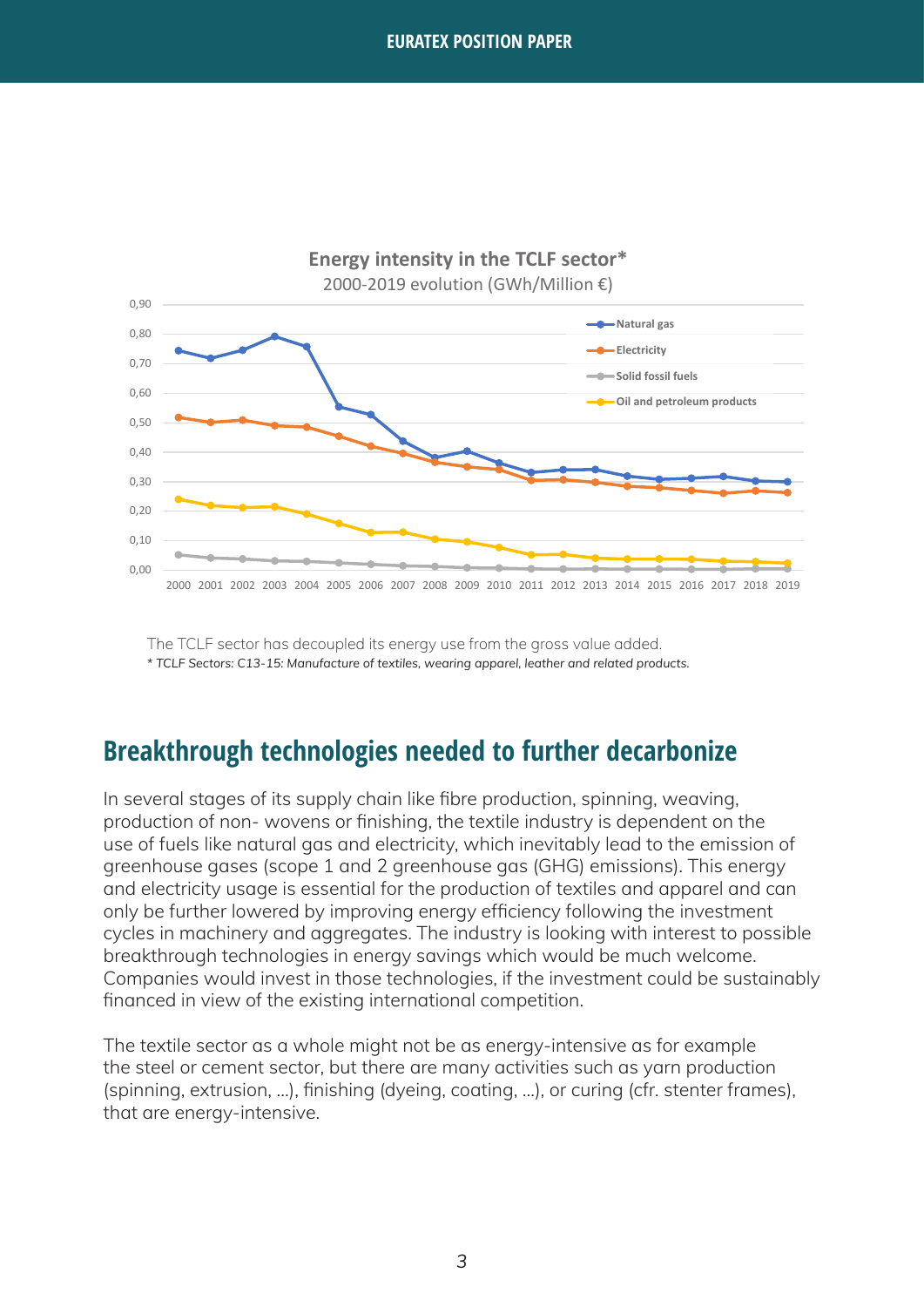To decarbonize these activities new technologies are needed and will require substantial investments, which are difficult to sustain in a very competitive environment mainly coming from countries/regions with less stringent climate ambitions.

## **High energy costs undermine crucial transformation**

At the moment, the European textile and clothing companies are confronted with sky rising energy prices and CO2 prices (direct and indirect). Energy costs have tripled or even quadrupled over the last months. A cost increase which is impossible to pass on to customers due to the severe competition. In addition, there are a growing number of challenges that the European textile and clothing companies have to face simultaneously such as the transformation towards a circular economy, digitalization, decarbonization, traceability, due diligence, …



Being highly export driven, it is vital for the European textile industry to maintain competitiveness. Companies will only be able to take the required steps towards decarbonization and circularity/sustainability under favorable conditions.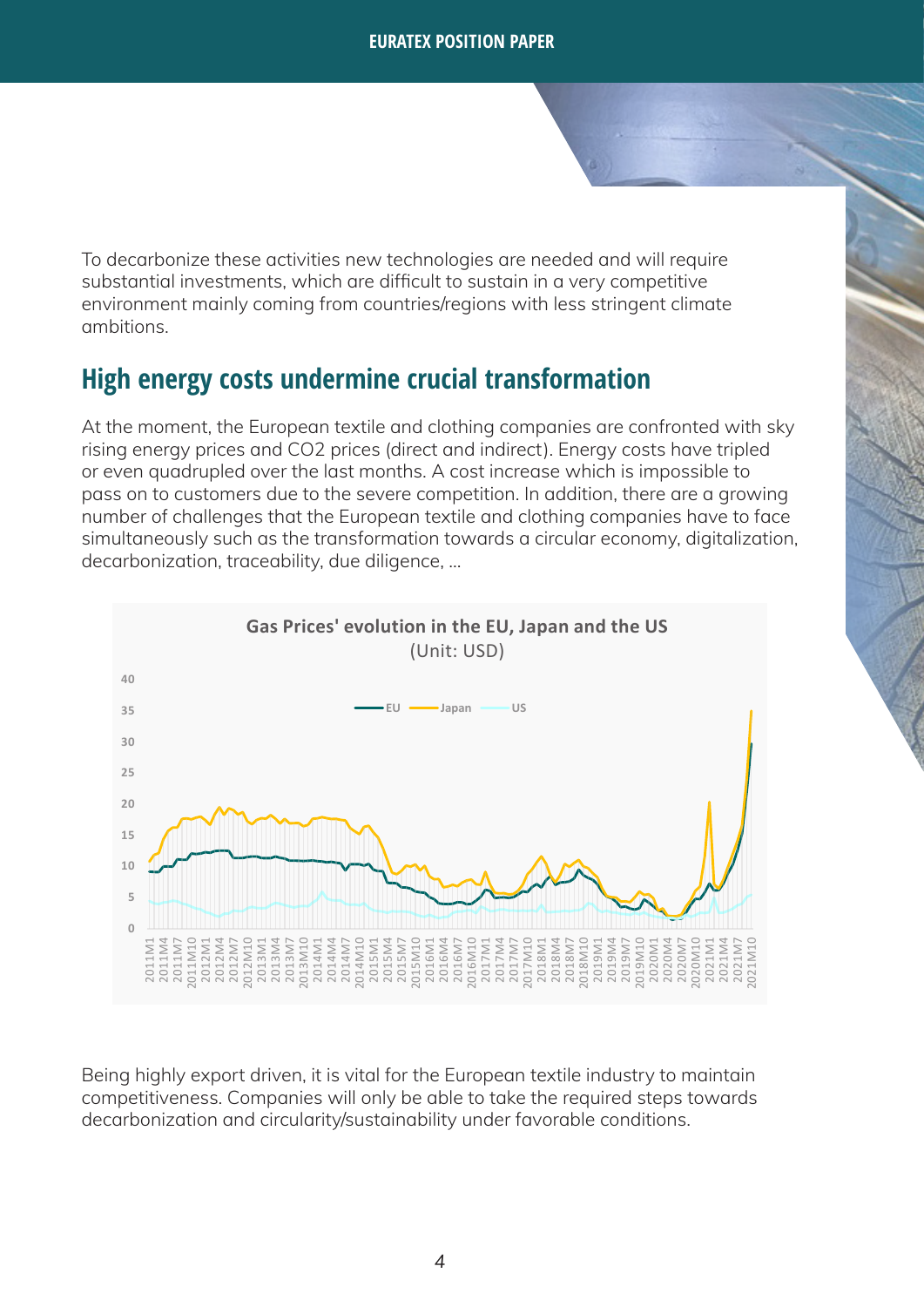It will therefore be one of the greatest challenges for the textile sector to finance the future costs of the sustainable and carbon neutral transition. The financial needs for the transition will cause a lack of investment as well as manpower capacity for innovations.

For those greenhouse gas emissions which remain after using all options of improving energy efficiency, the industry has to find answers how these emissions can be brought down to zero or at least be compensated, e.g. by climate certificates. Currently technical solutions like Carbon Capture and Usage (CCU) are economically not viable or cannot be implemented in present installations.

The European apparel and textile industry will also look at the greenhouse gas emissions which emerge from its long supply chain and other indirect emissions (scope 3 GHG emissions). These emissions should also be lowered through cooperation along the value chain or should at least be compensated.

#### **What we need to reach the goal:**

- 1. To become climate friendly, the apparel and textile industry needs a safe supply with sufficient green energy (electricity and gas) at internationally competitive prices!
- 2. The transformation of industry requires access to very significant amounts of renewable energy at competitive costs. Additional investments in infrastructure will also be needed to guarantee access to new renewable energy supplies.
- 3. Until a global (or at least G 20 level) carbon price or other means for a global level playing field in climate protection are implemented, competitive prices for green energy must be granted at European or national levels (e.g. CCfDs, reduction on levies, targeted subsidies).
- 4. As the European textile and clothing sector faces global competition mainly form countries/regions with less stringent climate ambitions, it is of utmost importance that the European textile and clothing companies are prevented form direct and indirect carbon leakage.
- 5. EU-policy should support solutions, e.g. through targeted subsidies (for hydrogen, energy grids, R&D, technology roadmap studies etc.).
- 6. A dedicated approach for SMEs which is the main company size within the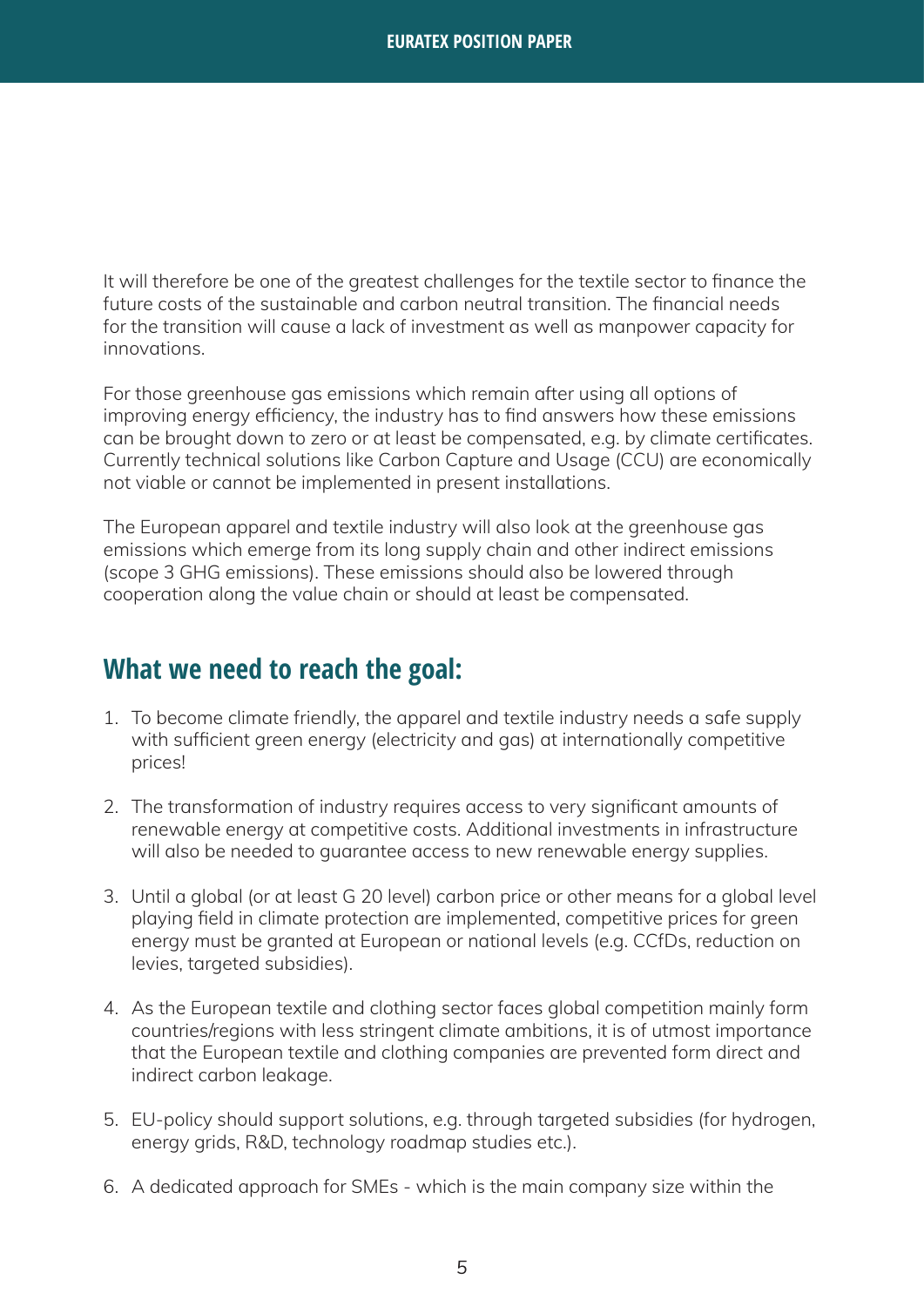European Textile Industry – might be appropriate as SMEs do not have the skills/ know how to further improve their energy efficiency and/or becoming carbon neutral.

- 7. Capex and opex support will be necessary for breakthrough technologies, like hydrogen.
- 8. The Fit-for-55-Package must support the European Textile and Clothing industry in decarbonization and on the way to carbon neutrality. The EU must therefore advocate a global level playing field more than before. The primary goal must be to establish an internationally uniform, binding CO2 pricing, preferably in the form of a standard at G- 7 / G-20 level.
- 9. EU-policy must not hinder solutions, e.g. we need reasonable state aid rules (compensating the gap between national energy or climate levies and a globally competitive energy price should not be seen as a subsidy!).
- 10.The European Textile and Clothing industry has made use of economically viable potentials to continuously improve energy efficiency over many years and decades. The obligation to implement further measures must be taken considering investment cycles that are in line with practice. Attention must be paid to the proportionality of costs without weakening the competitive position in the EU internal market or with competitors outside the EU.